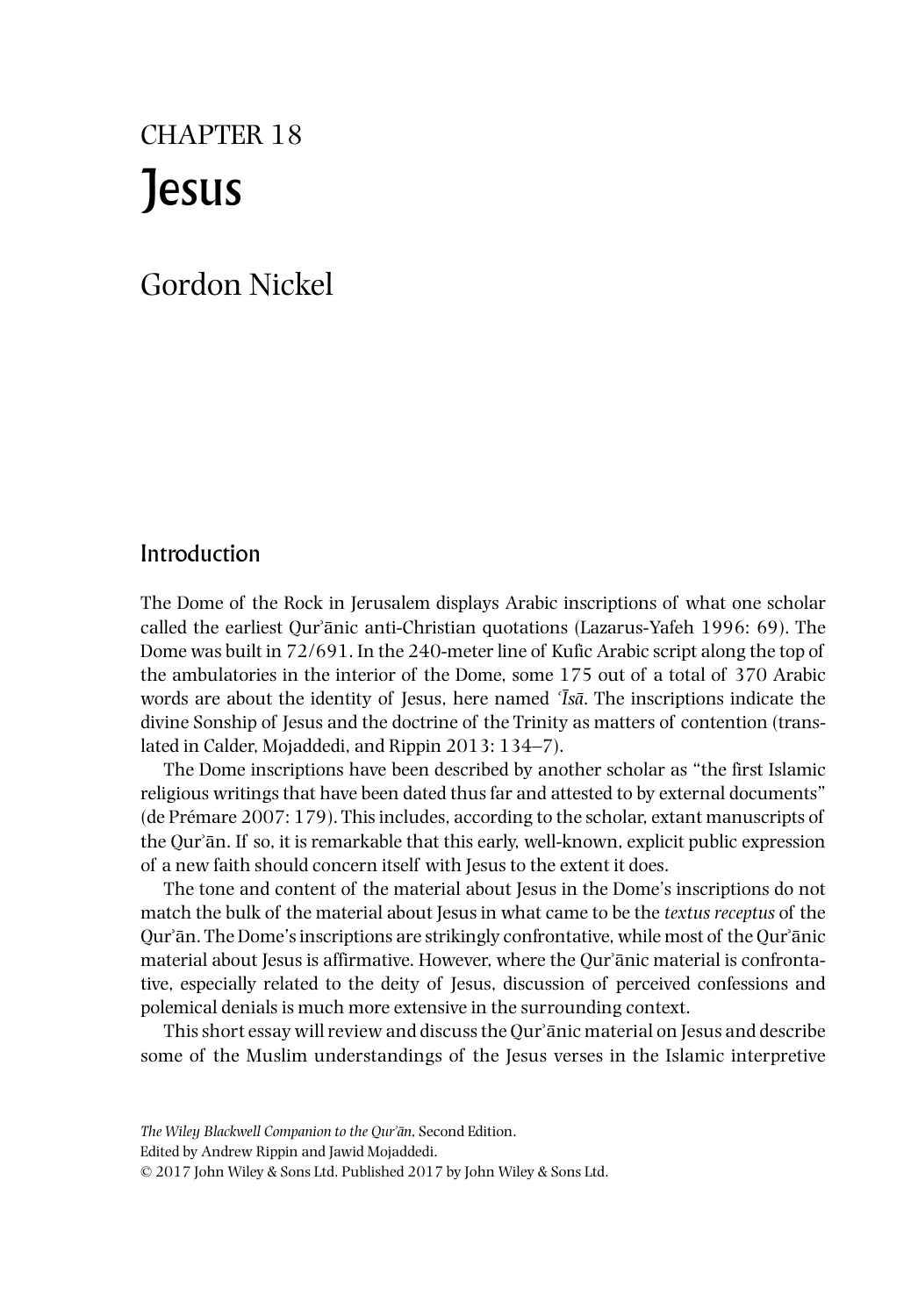tradition. Those understandings will then be brought up to the present in the areas of modern commentary, interfaith dialogue, and polemic.

## Description of the Qur<sup>,</sup>ānic Material

The first thing the reader of the Qur'an notices in reading the Arabic text of the Qur'anic material about Jesus is that he is not called *Yasū*<sup> $\cdot$ </sup>, as one might expect from the Semitic milieu, but rather ʿ*Isa*̄ . In terms of the Arabic root letters, the ̄ <sup>ʿ</sup>*ayn* and *ya*ʾ̄ seem to have switched positions. The name  $\overline{1}$ sā occurs twenty-five times, sixteen of those occurrences together with other names or titles. The main passages with Jesus material are Q 3:33–60, 5:109–20, and 19:1–36, with important isolated verses in the fourth and fifth *sūras*.

#### *Birth accounts*

The total material about Jesus in the Qur'ān is not particularly abundant, in contrast to the proportion of material about Jesus in the Dome's inscriptions. Out of some ninety verses related to Jesus in the Qurʾān, sixty‐four belong to the stories of his birth in *sura*̄ s 3 and 19. The remaining twenty‐six verses also contain significant repetition, further reducing the basic material on aspects of Jesus' adult life and ministry. This compares to some 500 verses related to the figure of Moses in the Qur'an and more than 240 about Abraham.

The birth stories themselves provide many details about Zakariyyā, Yaḥyā, Maryam, and the "wife of `Imrān," but relatively few about the infant  $\bar{1}$ sa. The narratives given in Q 3:35–47 and 19:2–33 resemble some of the content and tone of Luke 1 and Matthew 1, as well as some Christian apocryphal stories. Angels bring Maryam news of a "word" (*kalima*) from God "whose name is the Messiah, Jesus, son of Mary" (Q 3:45). When Maryam asks how this is possible, the answer is, "God creates what he wants. When he decrees a thing, he only says 'Be,' and it is" (Q 3:47). Elsewhere the details are more personal: "We sent unto her our spirit that presented himself to her a man without fault" (Q 19:17). "We breathed into her of our spirit and appointed her and her son to be a sign unto all beings" (Q 21:91; cf. 66:12).

The birth stories offer a few further references to the identity of Jesus. The spirit (*ruh*̣̄) of God announces to Mary that her son will be a "pure (*zakı*) boy" (Q 19:18). One of ̄ these Qurʾānic stories states that Jesus will speak to humankind in the cradle (Q 3:46; cf. 5:110), and the second account offers the words of his speech: "I am the servant of God. He gave me the book and made me a prophet…" (Q 19:30). This theme of Jesus speaking as a child is also known from Christian apocryphal writings, as is the story of the birth pangs of Mary under a palm tree (Q 19:22–6).

Jesus is called the son (*ibn*) of Maryam twenty‐three times in the Qurʾān. He is also called the Messiah (*al‐Masıh*̣̄) some eleven times. The Qurʾān does not explain *al‐Masıh*̣̄ to mean "anointed" – its sense in the original Hebrew *Māshîah* and its Greek translation *Christos*. Rather, "Messiah" in the Qurʾān seems to be given as another of Jesus' names.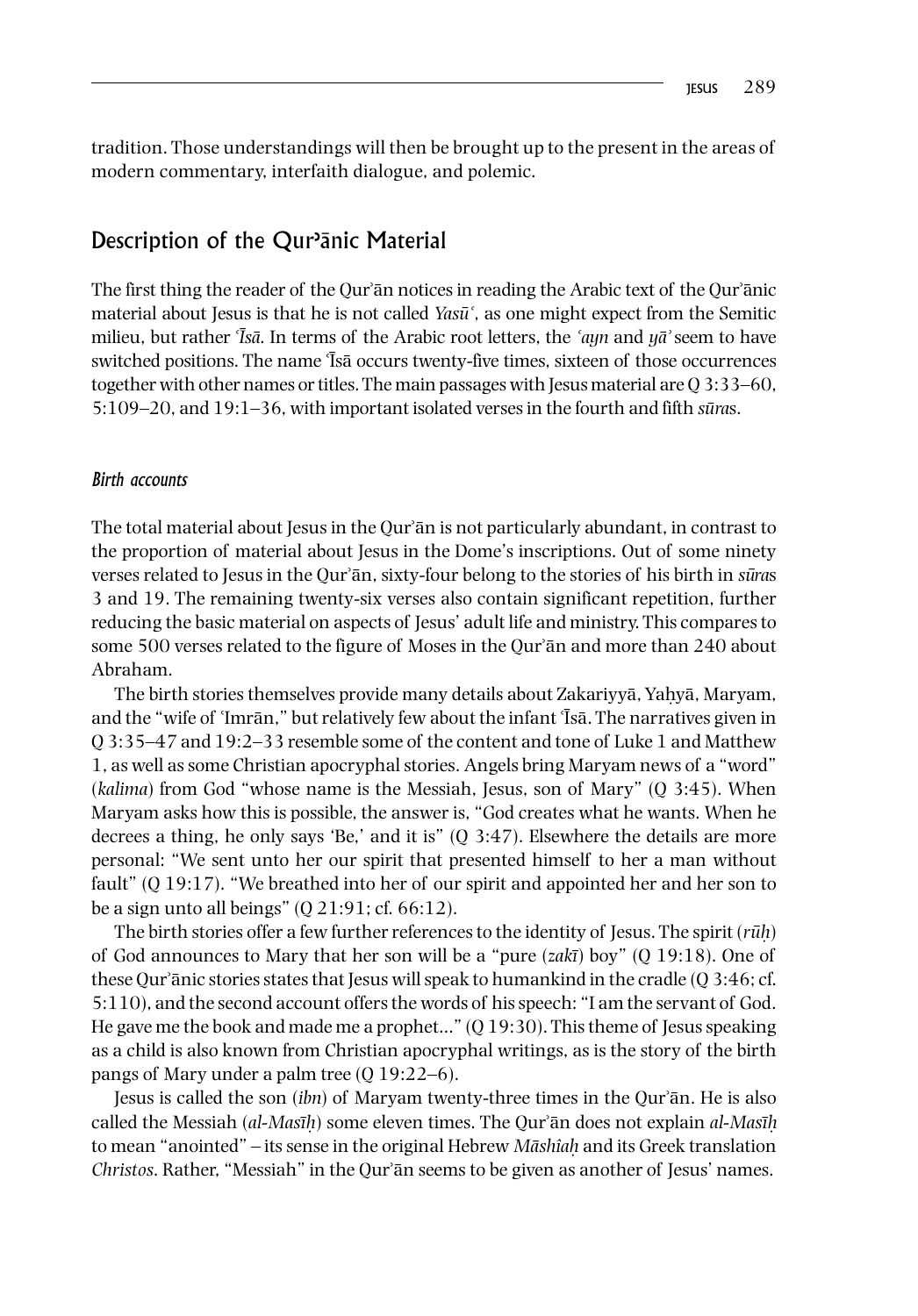Material on the adult Jesus is scattered throughout the scripture and is often enigmatic. The complexity of the Qur'ānic portrait of Jesus is best indicated in  $Q$  4:171, a list of affirmations and denials addressed to the People of the Book but of specific interest to Christians. Affirmations in the list include the identity of Jesus son of Maryam as the Messiah, the word (*kalima*) of God "that he committed to Mary," and a spirit (*rūh*) from God. However, Jesus is also "only the messenger of God." Denials in the list include the divine Sonship of Jesus and, apparently, the confession that he is one of three persons in the Godhead. The concern in this verse is explicitly theological: "Do not go beyond the proper bounds in your religion and do not say about God anything except the truth." The dense – and even formulaic – nature of such Qurʾānic statements on Jesus, and their apparent polemical earnestness and urgency, encourage a close reading of the terms in which the portrait is developed.

The Qur'ān associates the Gospel *(injil)* with **T**sā. According to Q 3:48, God teaches Jesus the Gospel, along with "the book and the wisdom and the Torah (*tawra*)" (also ̄ Q 5:110). In Q 5:46 God gives Jesus the Gospel (also Q 57:27), confirming what was in the Torah. The Gospel is said to contain "guidance and light" (Q 5:46). Beyond this, however, the Qurʾān does not address the nature of the *injıl*̄ or describe its actual message. There are also a number of references to the disciples of Jesus, using the term *hawariyyun*. The disciples appear at Q 3:52 when Jesus appeals, "Who will be my helpers unto God?" They respond positively, describing themselves as believers in God, witnesses and Muslims  $(Q_1; 3:53-4; cf. 5:111)$ . At  $Q_1; 5:112-15$  the disciples ask Jesus for a table spread with food from heaven as a sign that he has spoken truth to them. These Qurʾānic disciples appear to support Jesus in a battle against their enemies, and overcome them  $(0.61:14)$ .

### **Miracles**

The Qurʾānic statement about the miracles of Jesus also appears twice. One verse provides the statement in the words of Jesus  $(0, 3:49)$ , while the other gives it in the first-person speech of God (Q 5:110). In common, the verses state that Jesus creates (*khalaqa*) a bird from clay and blows life into it; heals the blind and the leper; and gives life to the dead. The version of the statement as the speech of God is peppered with the expression "by my permission" (*bi-idhni*). In addition to these four miracles, the Qur'an tells of a response to a request from the disciples of Jesus to send down a table from heaven spread with food (Q 5:112–15), and the ability of Jesus to announce to people what they eat and what they store in their houses (Q 3:49). These statements of miracles are not further explained in their Qurʾānic contexts, and have challenged both Muslim interpreters and academic scholars. As one scholar observed about the "table" verses, "[i]t is an absolutely opaque story" (Peters 2001: 267).

## Death of Jesus

The death of Jesus is referred to in the Qur'an in a variety of ways that have made it difficult to understand the Arabic text and to translate it into other languages. For example, George Sale translated Q 3:55, "When God said, O Jesus, verily I will cause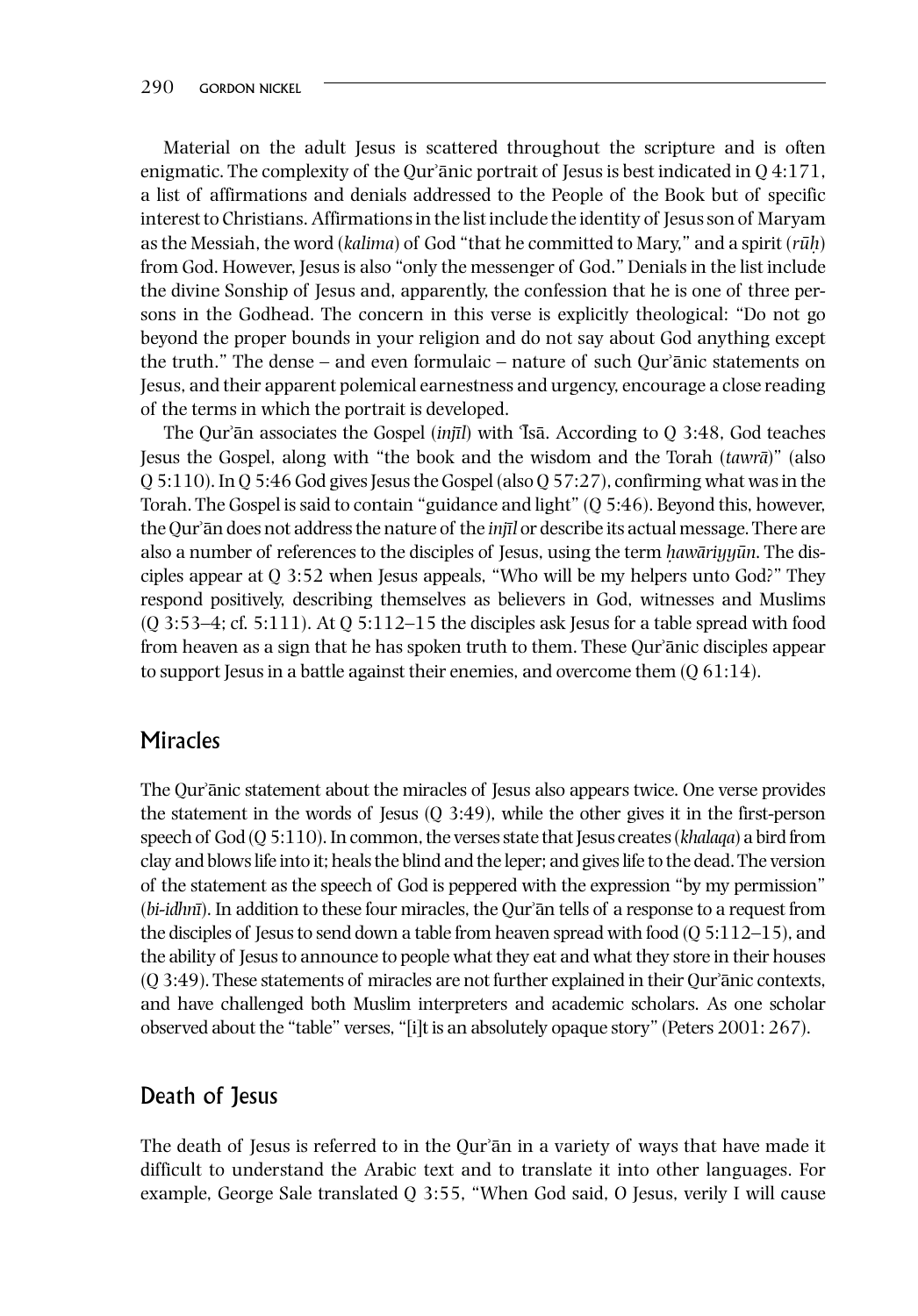thee to die, and I will take thee unto me…," while Arthur Arberry later translated the same words, "When God said, 'Jesus, I will take thee to Me, and will raise thee to Me….'" The principle verse on the death of Jesus is  $Q$  4:157, which states that the Jews did not kill Jesus, in spite of their claim to have done so. Here too, however, a crucial expression has been translated in a wide variety of ways, from Sale's "but he was represented by one in his likeness" to Arberry's "only a likeness of that was shown to them."

The Qurʾānic Jesus speaks of his own death from the cradle, "Peace on me the day I was born, and the day I die, and the day I shall be raised alive"  $(Q 19:33)$ . The three verbs match those in a statement about Yaḥyā earlier in the same *sura*̄ : "Peace on him the day he was born, and the day he dies, and the day he shall be raised alive" (O 19:15). Other materials include the statement in a passage that seems to argue against Jesus' deity: "The Messiah son of Maryam was no other than a messenger; messengers had passed away prior to him" (Q 5:75). At Q 5:117 in another speech of  $\overline{1}$ sa the same difficult expression of Q 3:55 reappears, "and when Thou didst take me to Thyself" (Arberry); which also, noted Sale, can be translated "since thou hast caused me to die."

Related to the death of Jesus, some scholars have speculated about the role of Jesus in the Qurʾān and have concluded that it is a typically *Muslim* role. The stories of many prophets seem to follow a repeated pattern. In this "prophetic pattern," God sends a messenger to a particular people with his message. The messenger delivers the message faithfully, but the people do not listen. The messenger then warns the people about the consequences of not listening, and in response the people begin to manhandle the messenger. God then intervenes, delivering his messenger from danger and destroying the people who resisted the messenger. The ambiguity of the materials related to the death of Jesus in the Qur'an may possibly be due to the difficulty of trying to fit the story of Jesus into this pattern.

## Deity of Jesus

The Qurʾān also addresses the deity of Jesus in a number of passages. Chief among these are the two verses that comment on the perceived confession, "God is the Messiah, son of Maryam"  $(Q 5:17$  and  $72)$ . In both verses the judgment of the Qur'an is that those who make this confession "have disbelieved (*kafara*)." The truth, according to Q 5:17, is that sovereignty of the heavens and the earth belongs to God. "Who then shall overrule God in any way if he desires to destroy the Messiah, son of Maryam, and his mother, and all those who are on earth?" asks the Qurʾān. At 5:17 it is the Qurʾānic Messiah himself who answers the confession. "O Children of Israel, worship God, my lord and your lord. To whoever associates with God, God has forbidden paradise." A detail is advanced in the context of this second passage that helps accentuate the point. The Messiah was no more than a messenger, according to Q 5:75. Both he and his mother used to eat food.

At a number of points the Qur'an refers to a notion of trinity. The complex list of affirmations and denials at Q 4:171 contains the imperative, "Do not say 'three'  $(thalātha)$ ." At  $Q$  5:73, set in parallel with the perceived confession "God is the Messiah," is the confession "God is the third of three." Those who say this have disbelieved and will be punished if they do not stop, according to Q 5:73. Rather, "there is no god except one God." The Qur'ānic Jesus himself answers the perceived false confession at Q 5:116.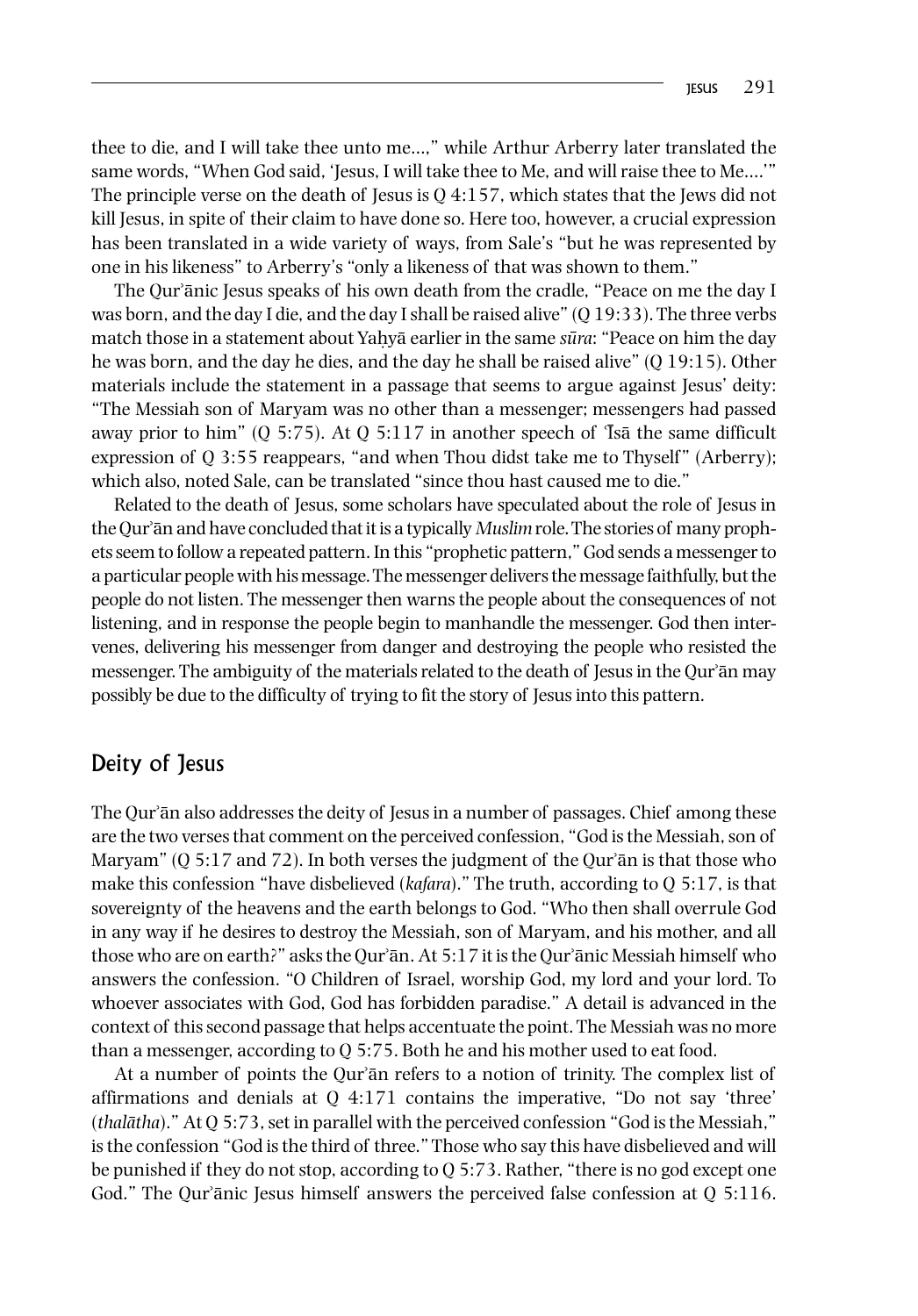God asks Jesus whether he said, "Take me and my mother for two gods apart from Allāh." Jesus' answer is extensive: "To you be glory! It is not mine to say what I have no right to. If I indeed said it, you know it, knowing what is in my soul, and I know not what is within your soul: You know the things unseen. I only said to them what you commanded me: 'Serve God, my lord and your lord.'" Passages in which the Qurʾānic Jesus responds to perceived confessions about him (also Q 5:72, cf. 3:51, 43:64) present not only a concept of his identity but also an assertion of how Jesus himself understood his identity in relation to God.

It is not clear whether the many Qurʾānic statements about the "son (or offspring, *walad*) of God" always refer to Jesus, but in a number of passages the connection is made explicit. Immediately after the birth narrative of Jesus in *sura*̄ 19, the Qurʾān states that it is not appropriate for God to take to himself a son  $(Q 19:35)$ . "The Messiah,  $\overline{1}$ sa son of Mary," is also clearly indicated in Q4:171, where it is stated, "Far be it from [God] *(subhānahu)* that he should have a son." The connection is also explicit in Q 9:30, which states, "the Christians say the Messiah is the son (*ibn*) of God." The Dome inscriptions include the wording of Q 19:35 and 4:171, and add 17:111: "Praise be to God, who has not taken to himself a son, and who has no partner in sovereignty, nor any protector out of humbleness." The Dome also features the expression similar to *sura*̄ 112, both in the interior inscriptions and over the East and North Doors: "[God] does not beget nor was he begotten."

Qurʾānic statements on "son of Allāh" often understand the perceived false confession to be that God "takes to himself " (*ittakhadha*) a son (Q 2:116; 10:68; 17:111; 19:35, 88, 92). The longest single passage on son of God calls this confession "a hideous thing," such that at its utterance, "the heavens are almost torn, and the earth is split asunder and the mountains fall in ruins" (Q 19:89–90). Other verses provide possible reasons for the explosiveness of such expressions. Is it because "son of God" is taken to mean that God has had relations with a female companion (*s*̣*ah*̣̄*iba*, Q 6:101)? Is it the understanding that "son of God" implies that God is not self‐ sufficient? "He has no needs. All that is in the heavens and the earth is his"  $(Q 10:68)$ . Suggestions of divine Sonship, or the deity of Jesus, are often met in the Qurʾān with the affirmation of God's sovereignty (*mulk*, Q 5:17) and the strong denial that he needs a partner *(sharīk, Q 17:111; 5:72).* "He has no protector *(walī)* out of humbleness (*dhull*)" (Q 17:111). The difficult expression for God at Q 112:2, *s*̣*amad*, has often been understood to mean that God is not in need of anything, while all else is in need of him. Several verses exclaim "glory to him!" *(subhānahu)* at the confession that God would have a son  $(Q 2:116; 4:171; 10:68; 19:35)$ . This seems to suggest that saying God has a son impinges on, or insults, God's glory. The notion is made explicit at Q 19:92: "it is not appropriate (*yanbaghı*) that God should take to himself a son." ̄

## Lacunae in the Qur<sup>,</sup>ānic Portrait

While a birth story of Jesus appears in the Qur'ān in two versions or "variant traditions," strengthened with extra‐biblical themes and details, the Qurʾān offers little from the store of other stories about Jesus known in the Middle East in the seventh century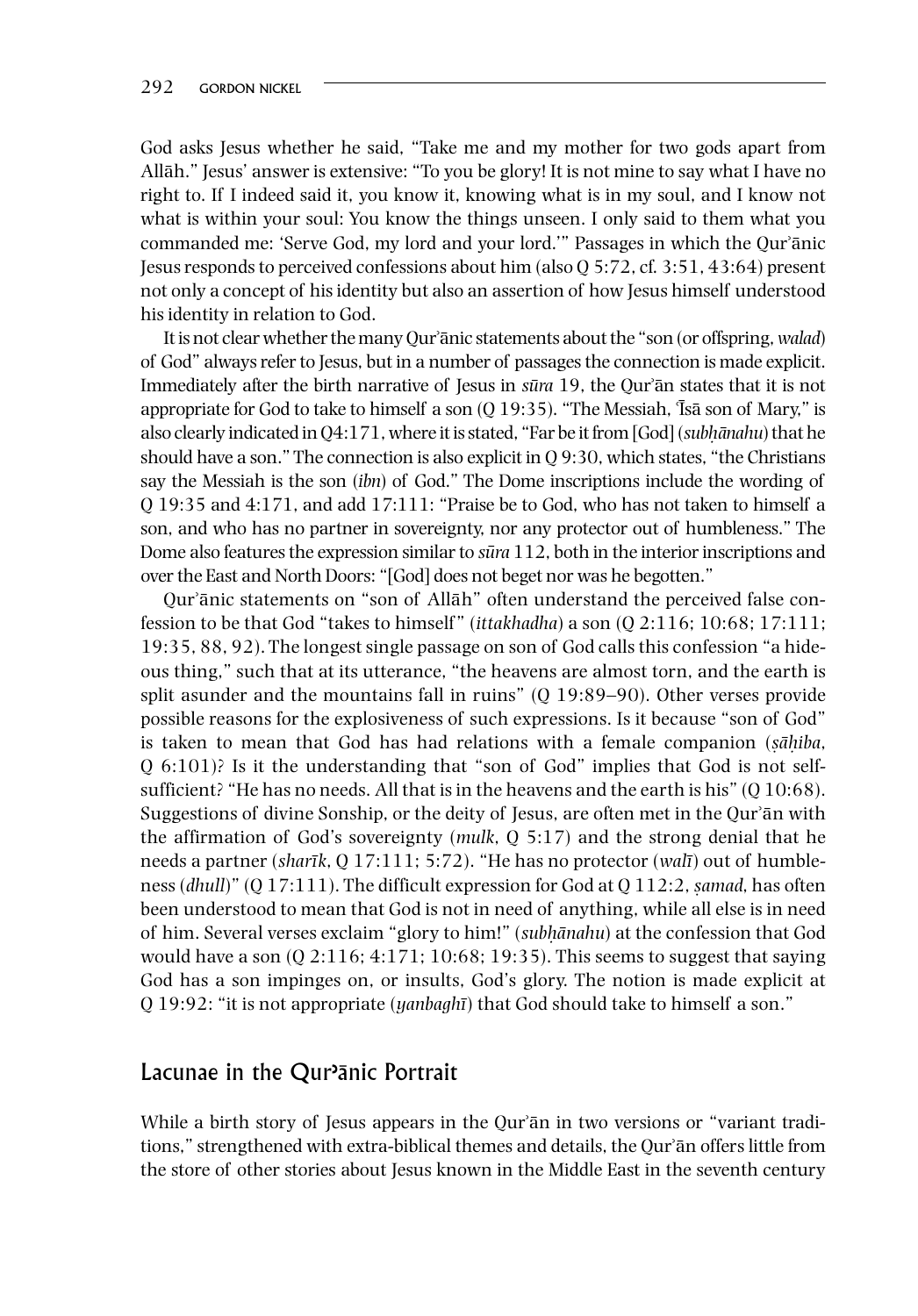through the Gospel accounts. There is nothing here about the teachings of Jesus. There is no narrative context provided for the miracle statements that could show the behavior of Jesus with the individuals involved. No hint is given of Jesus' polemical encounters with religious authorities, the hatred and enmity that his claims provoked, or the trial before the "chief priests and teachers of the law" that declared Jesus worthy of death.

In the narratives of Jesus' birth given in the Gospel accounts, the angel announces to Joseph, "You are to give him the name Jesus, because he will save his people from their sins" (Matthew 1:21). Such a connection between name and meaning is lost in the Qurʾān because the Arabic ʿ*Isa*̄ communicates no sense of salvation. The background to ̄ the name Jesus (Greek *Iesou*) assumed by the Gospel writer is the Hebrew name Joshua (*Yahôshua*̄ʿ), which means "Yahweh saves." The final root consonant of the Hebrew verb *hôshîa*<sup> $\cdot$ </sup> ("to save") is *ayin*. By contrast, the Qur'ānic name <sup>T</sup>sā makes '*ayn* the initial consonant. The possible etymological connection to the concept of salvation is thus lost. Perhaps related to this, a number of scholars have observed in the Our'ān's portrait of Jesus a lack of interest in the themes of sacrifice, redemption, atonement, and salvation (Lazarus‐Yafeh 1981: 57; Hawting 1994: 170–1).

The extensive material in the Gospel passion accounts also seems to be negated in the Qur'ān through a few enigmatic expressions which are not further qualified in scripture. Q 4:157 states clearly that the Jews did not kill Jesus. But what is the reader to understand from *shubbiha lahum*? What actually happened? Does Q 3:55 mean to say, "I am causing you to die (*mutawaffıka*̄ )," or something different? The twenty‐three other occurrences of the verb *tawaffa* in the Qurʾān have to do with death, and are generally rendered as such in translation. On what basis would that meaning not apply in Q 3:55? In any case, the Qurʾān makes no further mention of Jesus' suffering and death.

## Tone and Context

The tone of the birth narratives in *sūra*s 3 and 19, which take up more than two thirds of the Qurʾānic material on Jesus, is largely affirmative. The two versions appear without substantial following discussion of their implications for the identity of Jesus, beyond the brief statement at Q 19:35 that "it is not for God to take a son unto himself." The stories seem to be offered in a familiar story‐book fashion to an accepting audience. By contrast, the verses that refer to other aspects of Jesus' identity give signs of emerging from a context of confrontation, and contain some strikingly emotional and even political expressions.

For example, the statement at Q 9:30 that "…the Christians say, 'the Messiah is the son of God'" contains the vigorous response, "God fights against (*q* $\bar{a}$ *tala*) them. How they are perverted!" This is set in the midst of an important discussion of the relationship of "believers" with "those who have been given the book." The passage continues with the statement that Christians have taken the Messiah as lord (*rabb*) "…when they were commanded to worship only one god"  $(Q 9:31)$ . The Qur'ān responds with a strong statement of disapproval (9:32). This is followed by the claim that God has "sent his messenger with the guidance and the religion of truth, that he may cause it to prevail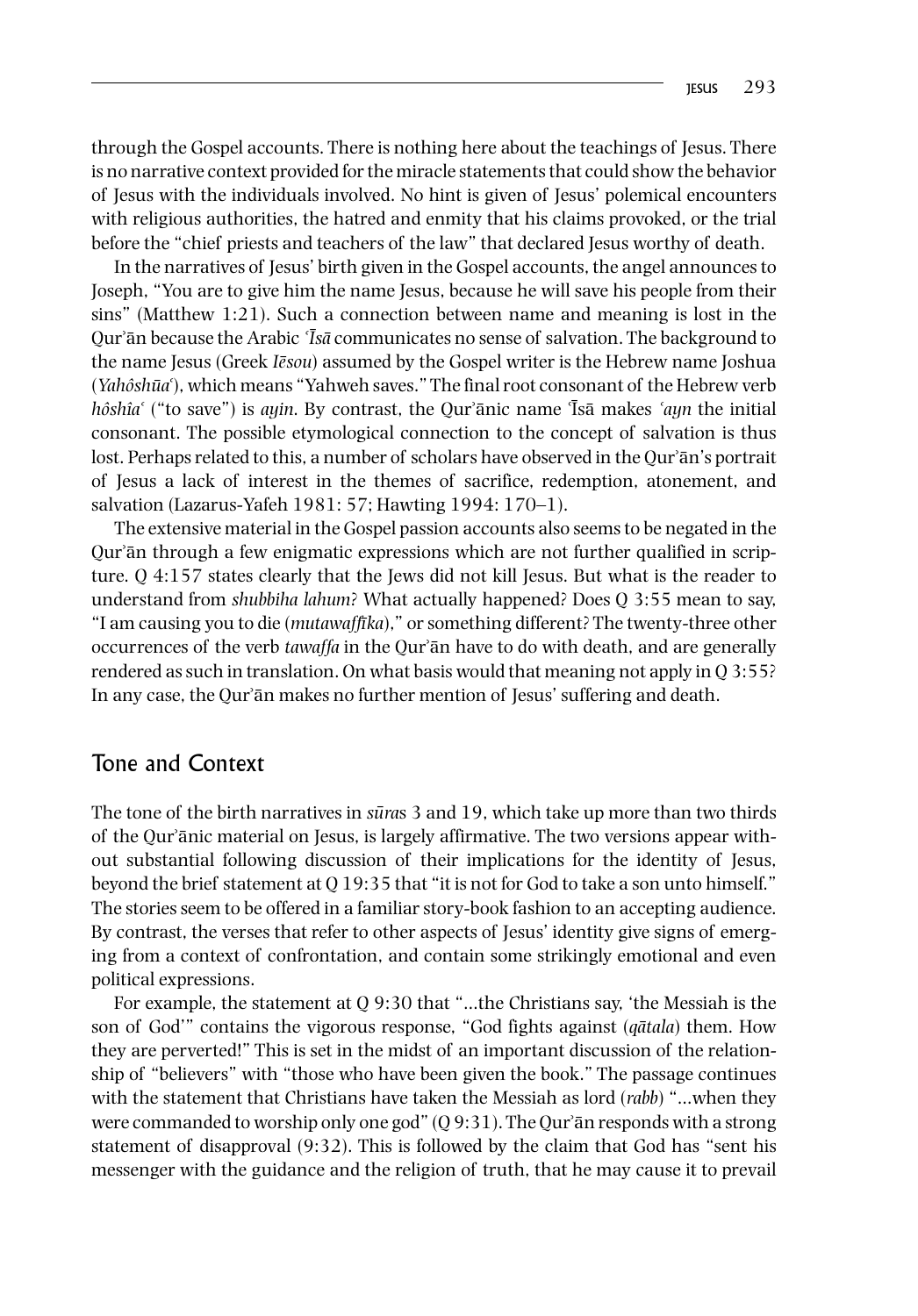over all religion, even though the associators (*mushrikun*̄ ) hate it" (9:33). The passage subsequently describes many of the rabbis and monks as those who "devour the wealth of humankind wantonly" (9:34), and announces their future as a painful doom (9:35). This entire passage is preceded by the famous verse of *jizya* (tribute), the command to fight *(gātala)* the People of the Book "until they pay the *jizya* out of hand and have been humbled."

The tone of this entire passage is highly polemical and suggests that the denial of Jesus' divine Sonship was an important concern for the Qurʾān, that the Qurʾān took offense at the perceived Christian confession, and that this offense connected on the one hand to punishment on the judgment day and on the other hand to political domination and religious supersession. It is interesting that similar wording to that of Q 9:33 (and also 61:9) appears above the North Door to the Dome of the Rock, introduced by the explicit claim, "Muhammad is the servant of God and his messenger."

Another example is the discussion of Jesus' identity after the extended description of Jesus in Q 3:48–59. The passage ends with the statement, "the likeness of Jesus with God is as the likeness of Adam. He created him from dust, then said to him, 'Be!' and he is" (Q 3:59). This claim that Jesus was merely a created human is now said to be the truth about Jesus and the true narrative (*al‐qas*̣*as*̣ *al‐h*̣*aqq*) (Q 3:60, 62). If after this point there is disagreement with this recitation, according to Q 3:61, the disputant must submit to a mutual cursing ceremony in which the one who lies will be cursed. There is no ultimatum of this nature over any other theological disagreement signaled in the Qurʾān.

A third example is the explosive expression that follows the perceived confession at Q 5:17, "God is the Messiah, son of Maryam." The response to this is, "Who then shall overrule God in any way if he desires to destroy the Messiah, son of Maryam and his mother, and all those who are on earth?" The rhetoric of this response seems disproportionate to the confession and indicates a major concern of the Qurʾān. A similar expression comes at Q 19:89–91 in response to the perceived confession, "*al‐Rah*̣*man*̄ has taken unto himself a son" (19:88). The Qurʾān calls this a hideous (*idd*) utterance and says that because of it, "the heavens are well nigh rent…and the earth split asunder, and the mountains well nigh fall down crashing for that they have attributed to *al‐Rah*̣*man*̄ a son." In this response, the universe crumbles at the sound of the perceived confession.

## Qur<sup></sup>anic Commentary

The Islamic interpretive tradition has devoted considerable discussion to all aspects of the portrait of Jesus in the Qurʾān. In some cases commentators have added extra details to the Qurʾānic narratives, perhaps to satisfy the curiosity of readers related to what the Qur'ān leaves out. For example, at Q 3:39 al-Qurtubī (d.  $671/1272$ ), Ibn Kathīr (d. 774/1373), and other exegetes transmitted the story that Jesus and John (*Yah*̣*ya*) ̄ were first maternal cousins; when John's mother visited Mary, she said, "I feel the child in my womb bowing down in reverence (*sajada*) to the child in your womb." Al‐Qurtubı ̣ ̄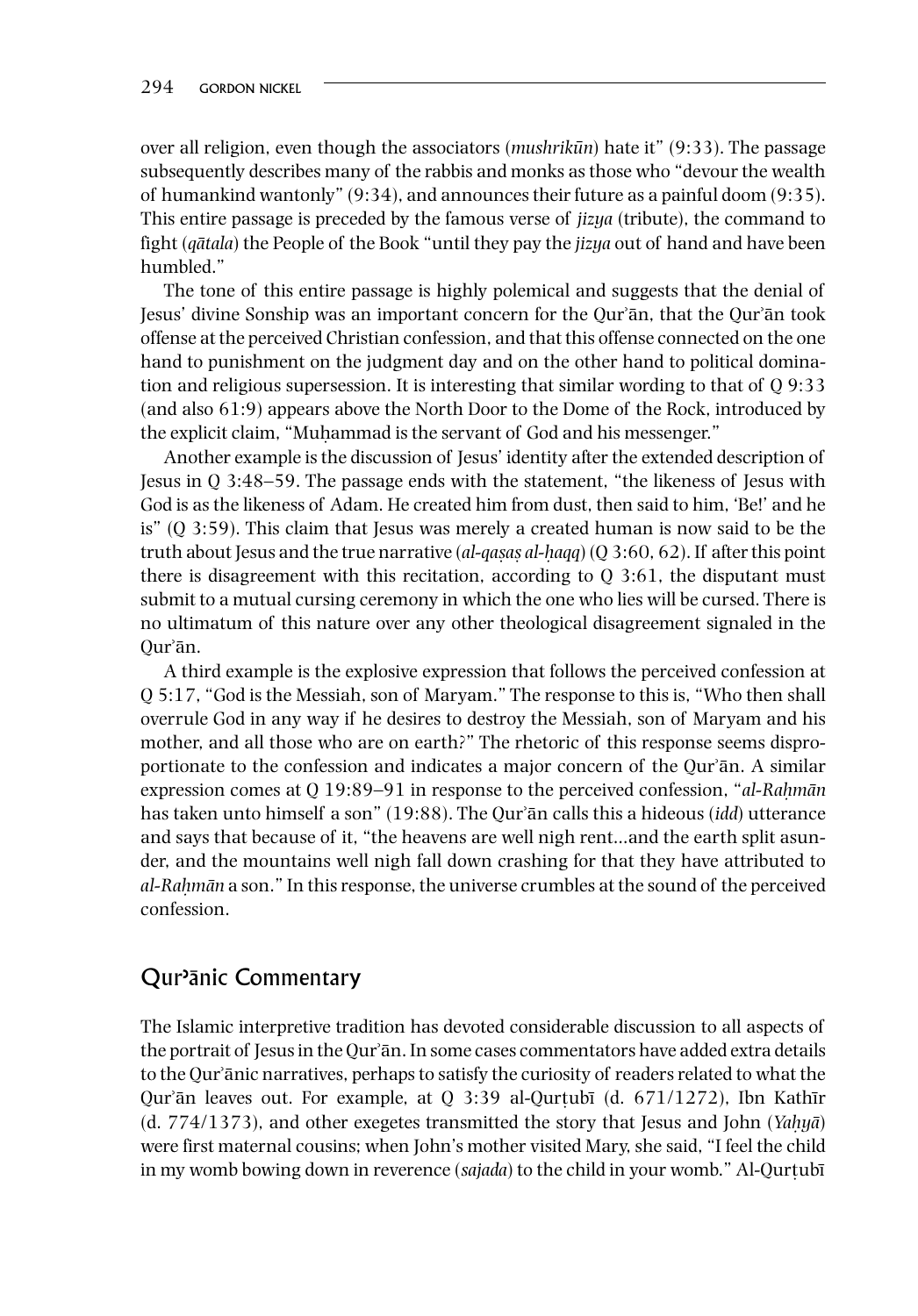commented, "It is reported that she felt the fetus in her womb bow down with its head turned towards Mary's womb." The exegetes offered this story in an attempt to explain the Qurʾānic expression that John would "confirm a word (*kalima*) from God." Such extra material in the commentaries is often attributed to "the People of the Book" or traditional figures such as Ibn ʿAbbās. Commentators did not generally consult the Bible itself for extra details about biblical figures until the Egyptian exegete al-Biqa<sup> $\tilde{\tau}$ </sup> (d. 885/1480).

In other cases commentators supplied a narrative framework for disparate materials that otherwise do not give a clue as to context. They speculated about the meaning of obscure expressions in the Jesus verses, sometimes offering a wide variety of exegetical traditions. They also argued concerning possible interpretations of some expressions in the Jesus verses, attempting to bring them in line with other Qurʾānic materials or a general Islamic concept about, for example, the deity of Jesus. In still other cases the commentators ran with explicit denial materials, seeking to accentuate and consolidate Muslim beliefs. The Islamic interpretive tradition on the Qur'ānic Jesus materials is important because, while scripture leaves many questions unanswered, the commentaries tell us what Muslims have understood from scripture, and it is these understandings that have been passed on for more than a millennium.

An established trend in the commentaries is the understanding that the first eighty verses or so of the third *sura*̄ were recited at the time of the visit of a delegation of Christians from Najrān to Madına. In this narrative, the Christians are said to make a ̄ series of confessions related to the deity of Jesus in the presence of Islam's messenger. The messenger then recites the material about Jesus up to the claim at verse 62, "This is the true story." That material includes a statement about the death of Jesus (Q 3:55) and the deity of Jesus (3:59).

The *Tafsır*̄ of Muqātil ibn Sulaymān (d. 150/767), the earliest extant complete commentary, offered the story of the Najrān delegation in his interpretation of Q 3:59. Already in his explanations at the beginning of *sura*̄ 3, however, Muqātil indicated what he perceived to be the Christian confession that the recitation was to refute: "Isa is God." Muqātil's story begins with an interesting question from the Najrān Christians to the messenger of Islam. "O Muhammad, why do you abuse *(shatama)* and dishonor (ʿ*aba*̄ ) our master (*s*̣*ah*̣̄*ib*)." The Christians then press the messenger with arguments for Jesus' divine Sonship. According to Muqātil the messenger responds, "God forbid that he should have a son (*walad*) or that there be a god with him." He also then recites the text of Q 3:59, "The likeness of 'Īsā with God is as Adam's likeness; he created him of dust, then said to him, 'Be!' and he was."

One of the key issues for Muqātil and other commentators was the authority of the messenger of Islam to pronounce on the identity of Jesus. This is how they understood the scriptural statements "the truth from your Lord" (Q 3:60) and "this is certainly the true narrative (*qas*̣*as*̣)" (Q 3:63). The passage itself indicates a polemical encounter in Q 3:61 ("Whoever argues with you after knowledge has come to you…"); it seems to propose a resolution of the disagreement about the identity of Jesus in a ceremony of mutual cursing. At  $Q_3:64$ , Muqātil described a behind-the-scene conversation in which the *`Aqib* ("Successor") of the Christians counsels his companions to decline the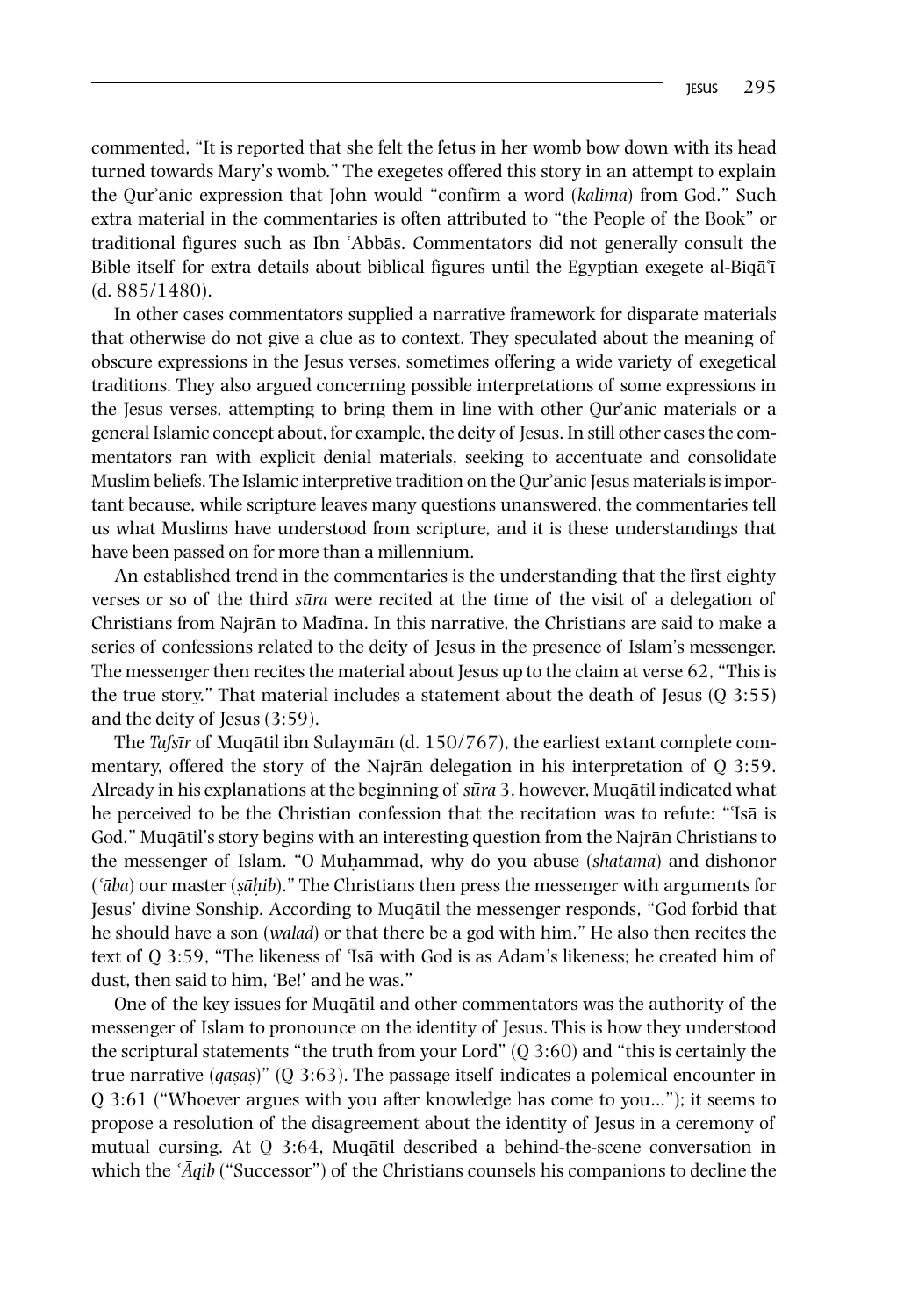ceremony. If the messenger of Islam is lying, he reasons, cursing him will not do any good. If the messenger is honest, then God would destroy the liars by the end of the year. Instead, the Najrān Christians settle for terms.

Though technically the words about Jesus are understood by Muslims to be revealed by God for the messenger to recite ("Say,"  $Q$  3:64), commentators like al-Bayd $\bar{a}$ wī (d. ca. 685/1286) clearly saw the *sura*̄ 3 dispute to be between the messenger and the Christians. Al-Baydāwī and his predecessor al-Zamakhsharī (d. 538/1144) characterized the entire passage as a kind of model of catechetical skill and compelling polemic.

Muqātil and most subsequent commentators then interpreted Q 3:64 as referring to – in their terms – false beliefs of Christians about Jesus. "People of the Book! Come now to a word common between us and you, that we worship none but God, and that we associate nothing with Him, and do not some of us take others as Lords, apart from God." Christians were wrong, wrote the commentators, to worship Jesus, to associate him with God, and to take Jesus as Lord. The call to Christians was thus to submit to the Islamic concept of God. In fact, many commentators cross-referenced Q 9:30–1, with its strong expressions of condemnation and its political context. This is quite different from how Q 3:64 has been used in a significant interfaith initiative in recent years.

The discussion of Jesus' miracles in the commentaries is a good example of an effort to circumscribe the possible implications of the Qurʾānic material and make it conform to widely held Muslim understandings about Jesus. One of the points at issue was that the Qurʾān uses the verb "create" (*khalaqa*) with Jesus as subject: "I create a bird out of clay for you"  $(0, 3:49; cf. 5:110)$ . Another issue was the repeated expression "by God's leave" (Q 3:49) or "by my leave" (Q 5:110) interspersed among the reports of other miracles.

The Qurʾānic text clearly states that Jesus creates (*akhluqu*, Q 3:49; *takhluqu*, Q 5:110) a bird from clay. Elsewhere in the Qurʾān, the verb *khalaqa* occurs 171 times in the active voice. Of these occurrences, God is the subject in no fewer than 162 instances. In eight of the remaining nine instances, the verb is used mockingly in relation to false claims for pagan deities or humans. However, the exegetes did not opt to cross-reference or conduct a word study in the case of the two occurrences where Jesus is the subject. Instead, commentators like al-Ourtub<del>i</del> interpreted *khalaqa* to mean "fashion and measure," "shape," or "determine." Al-Qurtubī added a story that the bird continued to fly so long as people were looking, but when it vanished from their sight it fell dead. This was, wrote al-Qurtubī, "in order that the action of the creature might be distinguished from that of the Creator."

The exegetes offered corresponding explanations of the repeating expressions, "by God's permission"  $(Q_3:49)$  and "by my permission"  $(Q_5:110)$ . Jesus healed the blind and the leper and gave life to the dead, according to the Qur'an. The potential difficulty of this affirmation, wrote the modern commentator Tabātabā' $\bar{i}$  (d. 1981) at Q 3:49, is that "credulous people could attribute divinity to one who gives life to dead matter or a dead corpse." The expression "by God's permission" is therefore added to prevent such thoughts. Al-Zamakhsharī wrote at  $Q$  3:49 that "by God's leave" is a rebuttal of any who would attribute deity to Jesus because of what he did. And at Q 5:110 Fakhr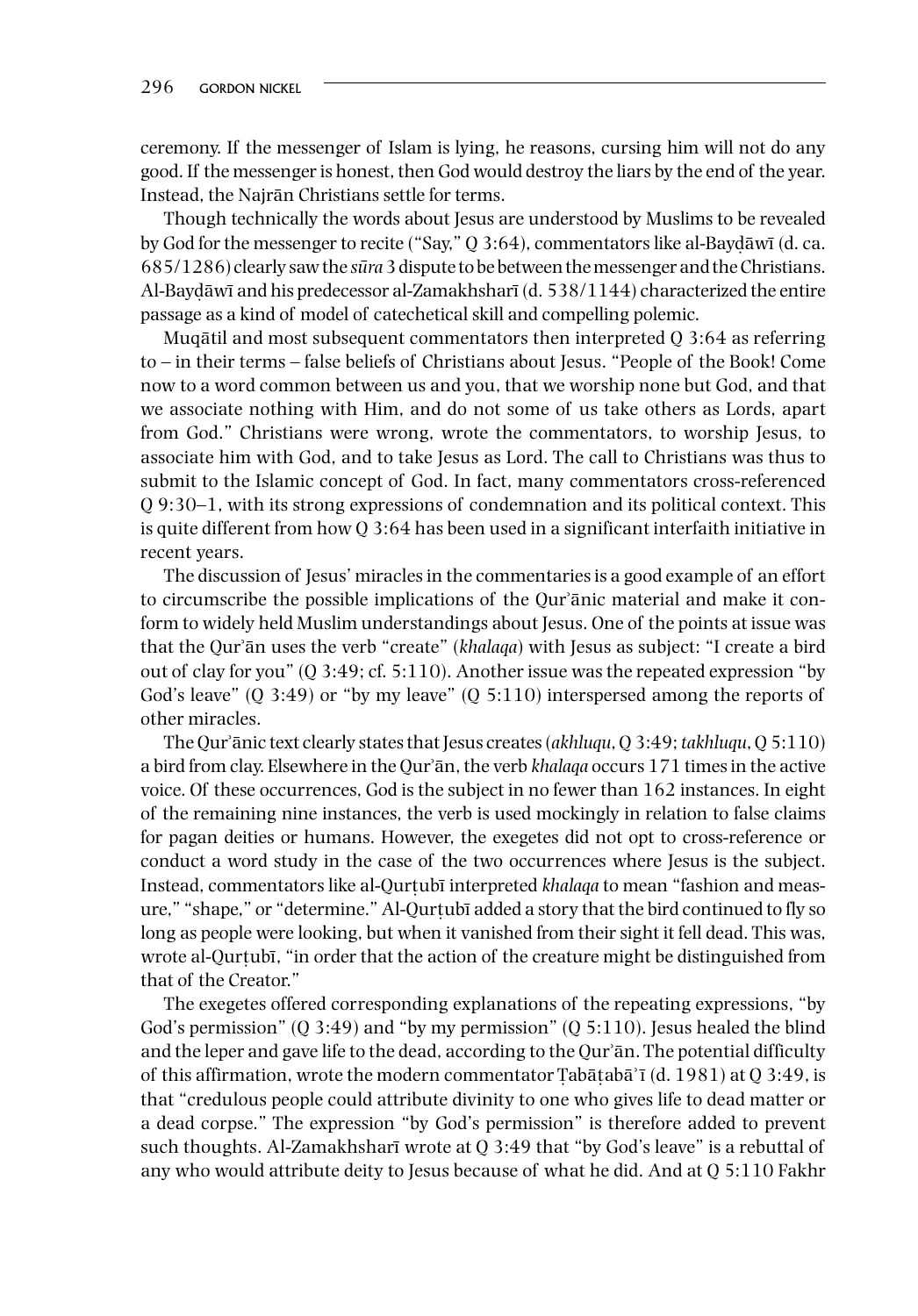al-Dīn al-Rāzī (d.  $606/1210$ ) specified that the miracles described in these verses originated in God's power rather than in Jesus' creative power. In all of this discussion of the miracles of Jesus, the exegetes show virtually no awareness of the Christian tradition, whether canonical Gospel accounts, apocryphal writings, or subsequent theological discussion.

Muslim commentary on the verses referring to the death of Jesus has been extensive and fascinating. Most exegetes took the enigmatic expression in Q 4:157, *shubbiha lahum*, in the direction of a narrative about the transference of the appearance of Jesus onto another. Exegetes wrote, evidently from a very early stage, that when Jesus was about to be arrested and taken to be crucified, God saved him by causing another person in the scene to look like Jesus. The authorities then seized the other person instead and crucified him, while Jesus escaped the danger and God "took him up to himself" (Q 4:158). Exegetes suggested a range of possible characters who received the appearance of Jesus, from Simon of Cyrene to Judas. Muqātil, it seems, did not yet know a name to offer so simply called the unfortunate man a spy (*raqıb*̄) that the Jews had engaged to keep an eye on Jesus.

This "substitution theory," however, was not favored by all commentators. Al-Rāzī devoted extensive discussion to the theory at both Q 3:55 and 4:157 in a series of *ishkal*̄, or "ambiguities." His main difficulty was that, should the substitution interpretation be true, people would not be able to trust sense perception. The fundamental principle in all widely transmitted reports, wrote al-Rāzī at  $Q$  3:55, is that the first narrator must report what he clearly perceived with his senses. Christians have reported that they witnessed the death and crucifixion of Jesus. If what is seen and reported by eyewitnesses is said to be subject to erroneous confusion, this will affect widely accepted reports – including even the claims of Islam for its messenger. "Opening the door of this possibility begins with confusion or sophistry and ends with the total negation of the prophethood of all prophets," al-Rāzī concluded.

Al-Rāzī also highlighted the implications of the substitution theory for God's character. He questioned the purpose of God's casting the likeness of Jesus onto an innocent man who was subsequently condemned to death and killed. He reasons that, if the witnesses believed that the substituted man was Jesus while Jesus was taken up to heaven, this would mean that the people were deliberately thrown into confusion and ignorance. "And this," judged al-Rāzī, "is not worthy of the wisdom of God." That it was worthy of God, however, was exactly what many exegetes understood from the verse immediately preceding Q3:55. "And they deceived (*makaru*), and God deceived, and God ̄ is the best of deceivers" (Q 3:54). This means, explained Muqātil, that the Jews deceived Tsā in their attempt to kill him, then God deceived the Jews when they killed their spy and associate.

After presenting his objections to the substitution theory in compelling fashion, al-Rāzī in any case affirmed the truth of his understanding of  $O$  3:55 and 4:157 that Jesus did not die. He explained at Q 3:55, "Since the veracity of Muḥammad in all that he reported has been established by unquestionable miracles, it is impossible that these objections be taken as evidence against the incontrovertible truth of the text."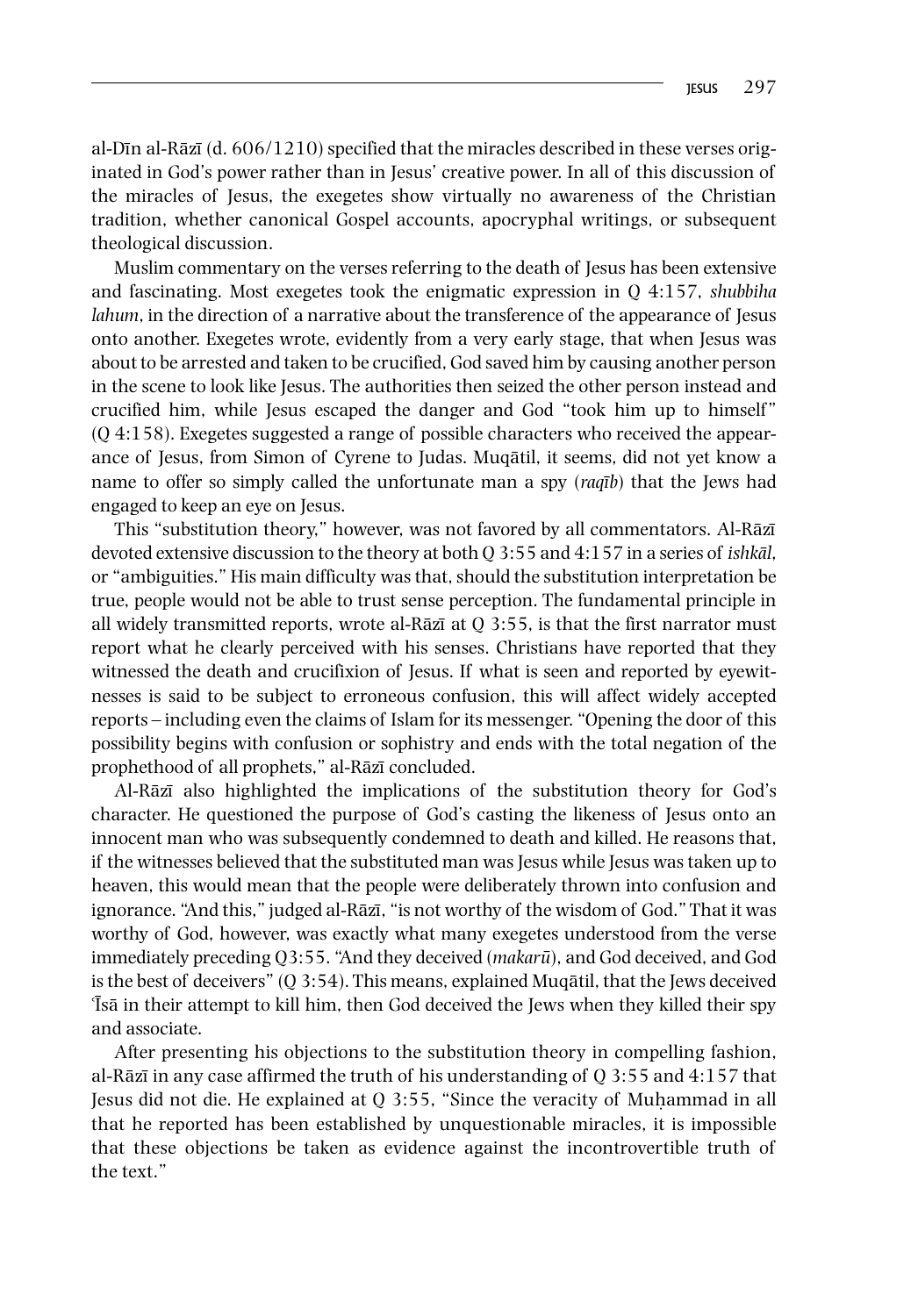The apparent connection in Q 9:29–33 between theological error and military domination is also understood and extended by classical commentators such as Ibn Kathīr. Again, al-Rāzī offered some very interesting reflections on how Christians managed to escape the sword for their confession that the Messiah is the son of God (Q 9:30). He wrote that Christians are actually worse unbelievers than "associators" (*mushrikūn*), because associators do not say that their idol is the Creator or God of the universe. "Christians, on the other hand, profess divine incarnation (*h*̣*ulul* ̄) and merged oneness (*ittih*̣*ad*̄). This is truly abominable unbelief (*kufr qabıh*̣̄ *jiddan*)." Associators have two choices in Q 9:5, according to al-Rāzī – death or conversion to Islam. Christians deserve the same fate for their beliefs, or even worse, but according to al-Rāzī were given a third choice, *jizya*, on a kind of technicality. Their outward connection to Moses and Jesus, and to the Torah and Gospel, spared them from death. Following al-Zamakhsharī, al-Rāzī describes *jizya* as a kindness from God that Christians don't actually deserve.

## Medieval Trends

The major themes of Muslim–Christian debate during the medieval period included many specifically related to Jesus: the Trinity, incarnation, the Sonship of Jesus, the crucifixion, and redemption. Anti‐Christian arguments were very consistent in different kinds of Arabic literature and were based on Qurʾānic statements such as Q 5:72–5 and *sura*̄ 112. The mood of the writing was polemical.

Muslim scholars from all parts of the Islamic Empire addressed themselves to refute the Christological beliefs of Christianity, among them Abū Tsā al-Warrāq (d. ca. 247/860), al-Jāhiz (d. 255/869), al-Māturīdī (d. 333/944), and ʿAbd al-Jabbār  $(d. 415/1025)$ . Important later polemicists include Ibn Hazm  $(d. 456/1064)$ , al-Qarāfī (d. 684/1285), Ibn Taymiyya (d. 728/1328), and Ibn Qayyim al‐Jawziyya (d. 751/1350). These writers portrayed Christian confessions about Jesus as tantamount to *kufr* (unbelief, blasphemy) or *shirk* ("associating"). To their minds, they were targeting orthodox Christian beliefs and practices rather than heretical views. Some described in some detail the understandings they had heard from Christians. They dealt with doctrines like incarnation on a rationalistic basis and described the implications of Christian belief in order to argue for its absurdity.

One well-known work by al-Ghazālī (d. 505/1111) or Pseudo al-Ghazālī, "The fitting refutation of the deity of Jesus through the evidence of the Gospel" (Massignon 1932), followed a less‐trodden path to make a similar point. Acknowledging that the Gospel accounts speak of Jesus as the Son of God, the writer argued that the use of Son of God in those passages is figurative. The writer processed the Gospel texts through an interesting hermeneutical grid: if such passages were opposed to reason or seemed to resist a rational explanation, they should be interpreted through *ta*ʾ*wıl*̄, that is, metaphorically. The writer's refutation of the Christian belief in the deity of Jesus rested on giving metaphorical interpretations to many passages from the Gospel accounts which either clearly present or strongly imply the deity of Jesus.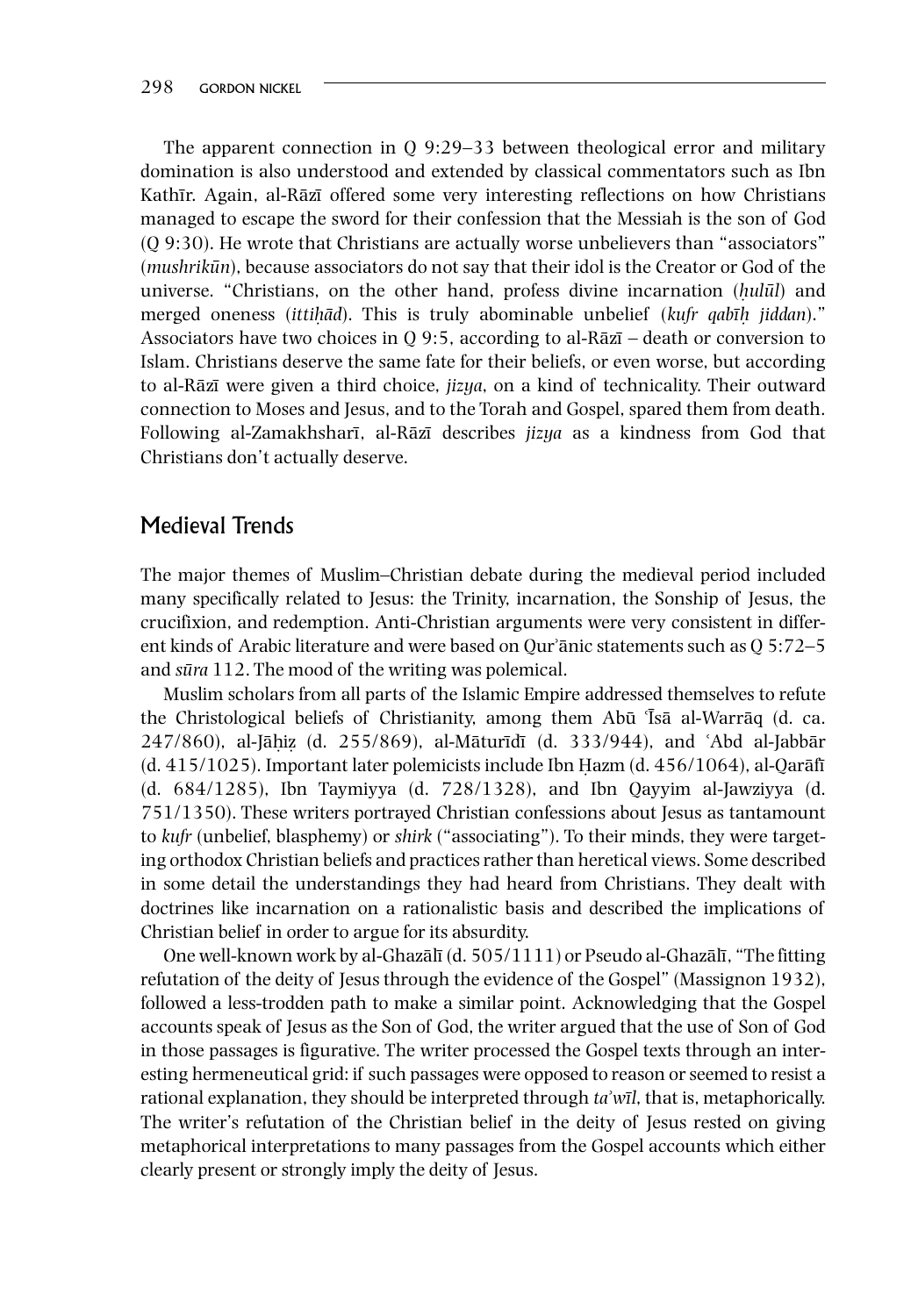#### Christian Backgrounds

Many academic scholars from an earlier period sought to account for the material on Jesus in the Qurʾān by either finding Christian groups in the Middle East during the seventh century whose beliefs the Qur'an supposedly echoes, or explaining Qur'anic material as opposing beliefs of heretical Christian groups. More recent scholarship, especially in the last forty years, has proposed a more complex relationship between the contents of the Qurʾān and its Middle Eastern context. Discussions of Christian backgrounds to the Qurʾānic material must include the witness of early monuments such as the Dome of the Rock, and the discussions in early Christian–Muslim "dialogues" that purport to come from the early centuries of Islam.

Some scholars have suggested that the Qur'ān's teaching that Jesus did not die may have come from Docetist beliefs. Others have found a similarity between the low Christology of the Qurʾān and the beliefs of the Ebionites. Scholars have variously claimed the influence of Monophysites and Nestorians, Tritheists and Monothelites. All the speculation has until now proven inconclusive, however, because there is no version or brand of Christianity that held the Qurʾān's particular *set* of beliefs about Jesus.

The evidence of early Christian–Muslim dialogues – the dating of which is often disputed – is that the Muslim antagonists perceived the Qurʾānic material on Jesus to address orthodox Christian beliefs and practices. The dialogue attributed to the Nestorian Patriarch Timothy, the correspondence attributed to the Byzantine emperor Leo III and the Umayyad caliph 'Umar II, and the "Apology" of `Abd al-Masīh ibn Ishāq al-Kindī (d.  $215/830$ ), among similar works, all concern disputes about the identity of Jesus according to common Qurʾānic and biblical understandings. Muslim participants launched their claims or refutations from passages like Q 4:157, 4:171, and 5:72–7. The exchange of views typically focused on the death of Jesus, the deity of Jesus and his divine Sonship, the Trinity and the Incarnation, and the extent to which the Qurʾānic "word" (*kalima*, Q 3:39, 3:45, 4:171) could be brought into line with the Gospel affirmation, "In the beginning was the Word…" (John 1:1).

The Dome of the Rock inscriptions suggest that some of the Qur'anic materials on Jesus, at least, arose amid a clash of religious claims between emerging Islam and the People of the Book. As described above, the Dome inscriptions offer possibly the earliest written indication of the beliefs of the emerging faith. Jerusalem, at the time of the construction of the Dome, was a city populated by Christians. The inscriptions mention the name of  $\overline{1}$ sa three times amid substantial anti-Sonship and anti-associate passages. Interspersed in these denials is the name Muḥammad, five times on the Outer Face of the galleries, once on the Inner Face, once over the East Door, and three times over the North Door. The basic claim for Muhammad is that he is the messenger of God (five times in the Dome inscriptions). However, the inscriptions also repeat the claim after three occurrences of Muhammad, "God and his angels pray upon (or "for," *sala* '*ala*) the prophet," as well as the command, "O you who believe, pray upon him and salute." They also add the prayer "May God give him intercession" in a short form above the Outer Face of the gallery and in a more elaborate form over the East Door. Above the North Door, most of the text is about Muhammad, including, "Muhammad is the servant of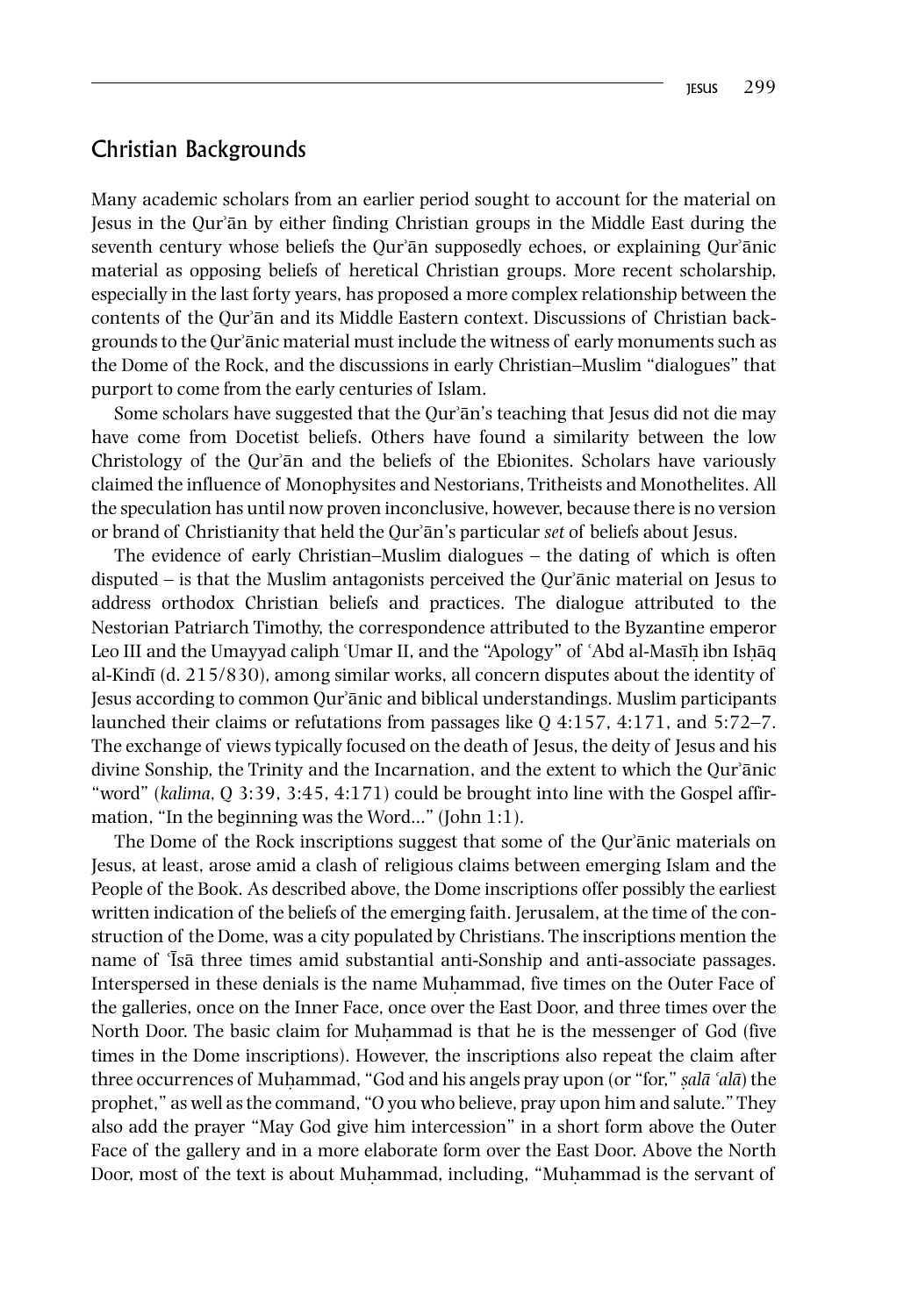God and his envoy, whom he sent with guidance and the religion of truth to proclaim it over all religions, even though the associators hate it. Let us believe in God and what was revealed to Muhammad." The inscriptions above the inner gallery also declare, "The religion of God is Islam." Intertwined with this claim of religious supersession are apparent expressions of a change of political domination. Above the East Door is written, "You give sovereignty (*mulk*) to whom you will, and withdraw sovereignty from whom you will."

This pattern may not be readily recognizable from the Qur'an because of the sparse occurrence of the name Muḥammad there. However, passages such as Q 9:29–33 condemn perceived confessions about Jesus in the midst of affirmations about God's messenger and the religion of truth (Q 9:29, 33). Similarly, the strong expression against the deity of Jesus in  $Q$  5:17 is bracketed by the exhortation, "O People of the Book! Now has our messenger come unto you explaining to you…" (Q 5:15, 19). And *sura*̄ 33, which contains one of the four Qurʾānic mentions of Muḥammad (Q 33:40), presents the claim and accompanying command, "God and his angels pray upon the prophet. O you who believe: Pray upon him and salute!" (Q 33:56). Interestingly, the expression in the Dome inscriptions, "You give sovereignty to whom you will, and withdraw sovereignty from whom you will," is extended in Q 3:26 with, "you exalt whom you will and abase whom you will." These indications suggest that a key issue with the identity of Jesus, at least in parts of the Qur'ān, was the authority of Muhammad.

### Contemporary Discussions

The main trend in modern Muslim polemic and Qurʾān commentary is to affirm the truth of the Qurʾān in all its statements about Jesus. Wherever there is a clash of claims for the identity of Jesus between the Qurʾān and the New Testament, the general impulse of many Muslim thinkers continues to be to accuse the New Testament of corruption or falsification. A story about Paul distorting the allegedly Islamic origins of Christianity continues to be used. And some Muslim polemicists continue to put forward the spurious *Gospel of Barnabas*, a medieval Islamic forgery, as the authentic account of Jesus in contradiction to the canonical Gospel accounts. However, not all Muslim statements about Jesus take the disagreement in the same direction.

One discussion that may be taken as a sign of the persistence of medieval themes is the discussion of the name given for Jesus in the Qurʾān, ʿ*Isa*̄ . From an etymological ̄ perspective, scholar James Bellamy wrote that <sup>T</sup>Isā is a mistake in the Qur<sup>*i*</sup>an, a corruption and misreading of the Arabic *Masıh*̣̄ ("Messiah"). However, in an extensive discussion in the *Encyclopaedia of the Qur*ʾ*an*̄, Neal Robinson presented the many possible verdicts on the Qur'ānic name and stated, "[i]t is just possible that 'Īsā was actually Jesus' original name" (Robinson 2003).

A modern initiative that showed an interesting Muslim approach to Jesus was a public letter from Muslim leaders posted to the Internet October 13, 2007, known as "A Common Word between Us and You" (Royal Aal al‐Bayt Institute for Islamic Thought 2007). The letter proposed that Christians and Muslims have something "in common"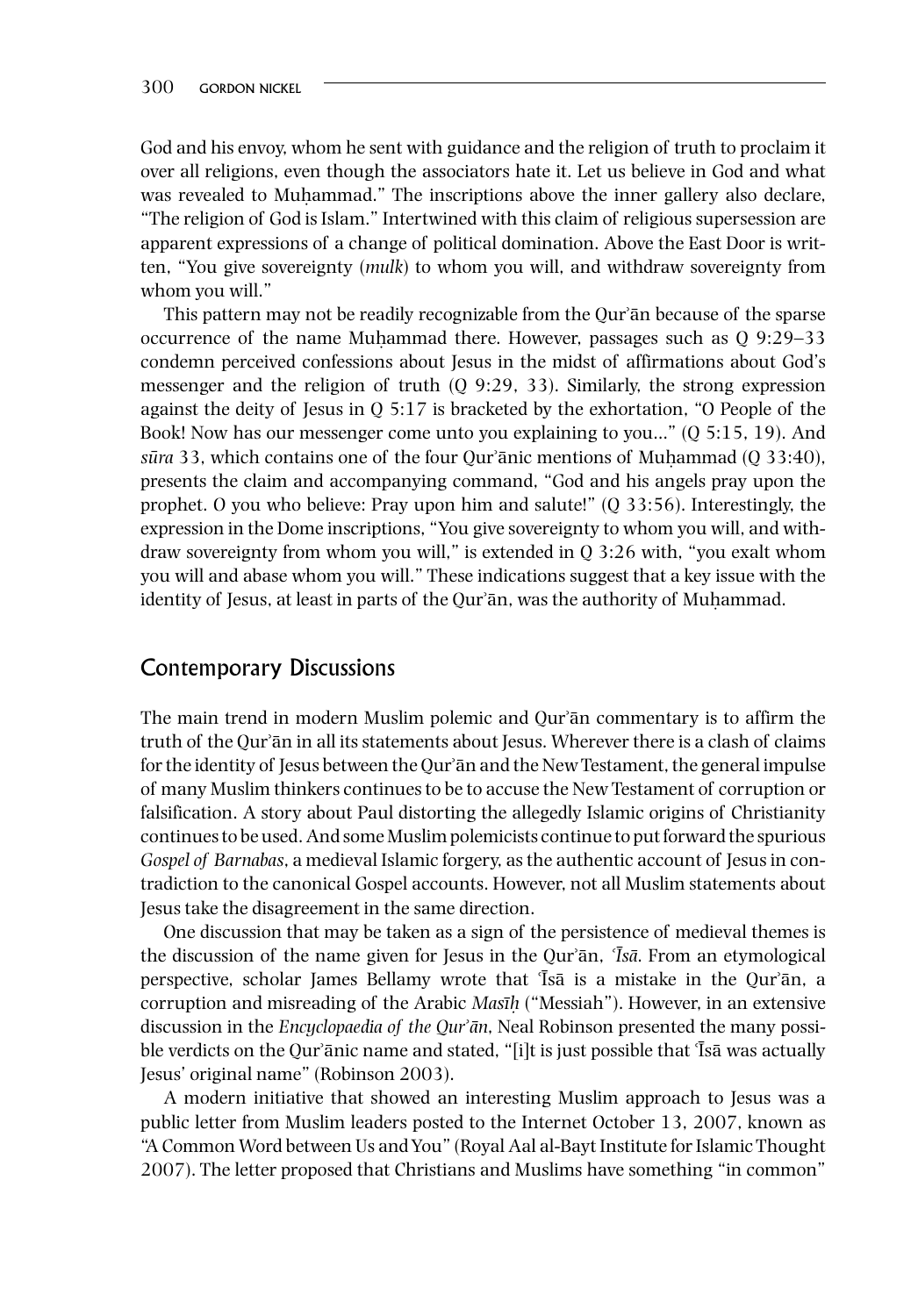in the theme of loving God and loving one's neighbor, and drew the language of "a common word" from Q 3:64. In making its case, the statement quoted in a straightforward way from Jesus' words in Matthew 22:34–40 and Mark 12:29–31: "In the New Testament, Jesus Christ said: 'Hear, O Israel, the Lord our God, the Lord is one'…." The willingness to quote from the New Testament in a positive way, and to say that these words are the words of Jesus, remains a rarity in Muslim–Christian discourse.

And yet, such is the ambiguity of interfaith dialogue that even in this case, the intent may not be clear. Quoting Jesus as affirming the oneness of God and commanding love to God could be seen as a way of highlighting an important (and traditionally polemical) Muslim theme. Further, using Q 3:64 to mean to say that Muslims and Christians share beliefs "in common," in contrast to the understanding of Q 3:64 in Muslim commentary and polemic for 1,200years, raises questions about the strength of the scriptural foundation of the letter. A comparable interfaith event documented in the 1979 collection, *We Believe in One God: The Experience of God in Christianity and Islam*, began with a kind of full stop. Yes, we can talk together about God, said Smail Balic. However, do not ́ bring Jesus into the discussion, Balic instructed, because in Islamic terms Jesus has nothing to do with theology (Balic  $1979:1$ ).

The majority of modern Muslim writing on Jesus, in fact, continues to be polemical. The influential work *Izhār al-haqq*, by Indian theologian Rahmat Allāh Kayrānwī, circulates widely in South Asia more than 150 years after its publication in 1864. The work mounts a major attack on the Trinity and the deity of Jesus, in addition to accusing the Bible of corruption. The *Iz*̣*har*̄ has become a sourcebook of polemic for several generations of Muslim writers and speakers, from print and video cassette to websites and YouTube. Prominent polemicists who have followed in this tradition include South Africa's Ahmed Deedat (d. 2005), Canada's Shabbir Ali, and India's Zakir Naik.

A significant indicator of modern Muslim thinking about Jesus in an age of Islamist militancy is the writing of Sayyid Qutb (d. 1966) in his Qur'an commentary, *Fi zilal al-Qur*ʾ*an*̄. At the beginning of his commentary on the first part of the third *sura*̄ , for example, Outb connected what he took to be the errors of Christian belief about Jesus with the political and military struggles between Muslims and the People of the Book. He saw the first step in the attack of the enemies of Islam to be their effort to shake the faith of the Muslims. He wrote that this battle continues up to the present, and that the enemies are the same "unbelievers and rejecters: international Zionism and international crusadism" (Ayoub 1992: 6). It is interesting that in his widely read *Milestones*, Qutb interpreted Q 3:64 not as an interfaith statement about beliefs held in common, ̣ but rather as a call to *jih*̣*ad*̄.

Qutb again discussed the Qur'ānic portrait of Jesus at  $Q$  9:29–34. Qutb followed the medieval trend of a strong attack on non‐Muslim beliefs alongside exclusive claims for the truth of Islam. Striking in Qutb's interpretations  $-$  though not entirely disconnected from medieval commentary – is his readiness to link perceived false confessions about Jesus with Islamist violence. He asserts at  $Q$  9:29 that Christian belief in the deity of Jesus represents an attack on the deity of God, and thus an attack on Muslims. The battle has already been initiated from the Christian side by these false beliefs, according to Qutb, therefore ̣ *jihad*̄ is a natural and appropriate response. The style of *Fı z*̄ ̣*ilal*̄ is